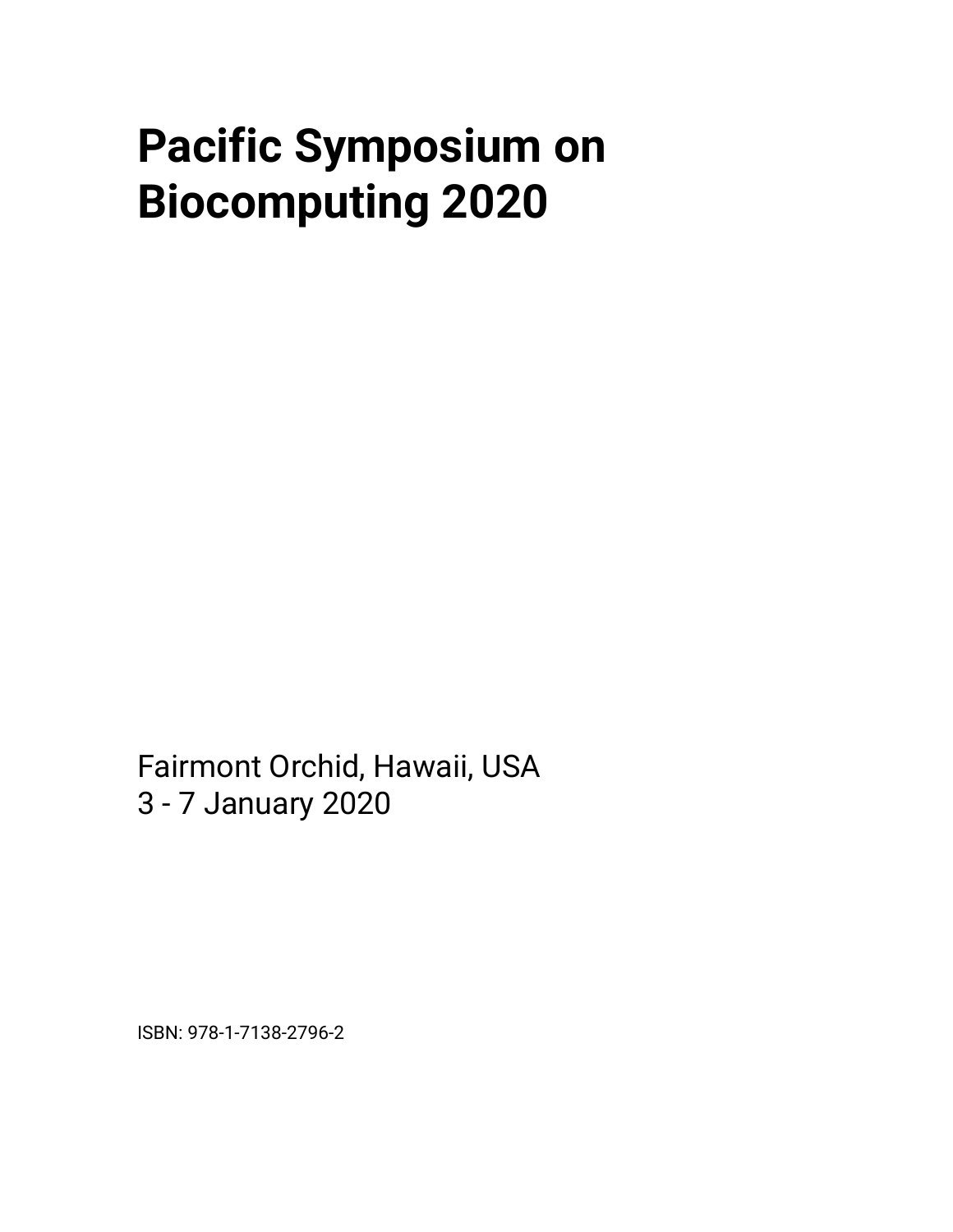**Printed from e-media with permission by:**

Curran Associates, Inc. 57 Morehouse Lane Red Hook, NY 12571



**Some format issues inherent in the e-media version may also appear in this print version.**

The full collection of papers in these proceedings is licensed under a Creative Commons Attribution 4.0 International License. License details: http://creativecommons.org/licenses/by/4.0/. The individual papers are © 2020 The Authors. Distributed under the terms of the Creative Commons Attribution Non-Commercial (CC BY-NC) 4.0 License License details: https://creativecommons.org/licenses/by-nc/4.0/.

Printed with permission by Curran Associates, Inc. (2021)

World Scientific Publishing Co., Inc. 27 Warren Street, Suite 401-402 Hackensack, NJ 07601

Phone: 1-201-487-9655 Fax: 1-201-487-9656

www.worldscientific.com

## **Additional copies of this publication are available from:**

Curran Associates, Inc. 57 Morehouse Lane Red Hook, NY 12571 USA Phone: 845-758-0400 Fax: 845-758-2634 Email: curran@proceedings.com Web: www.proceedings.com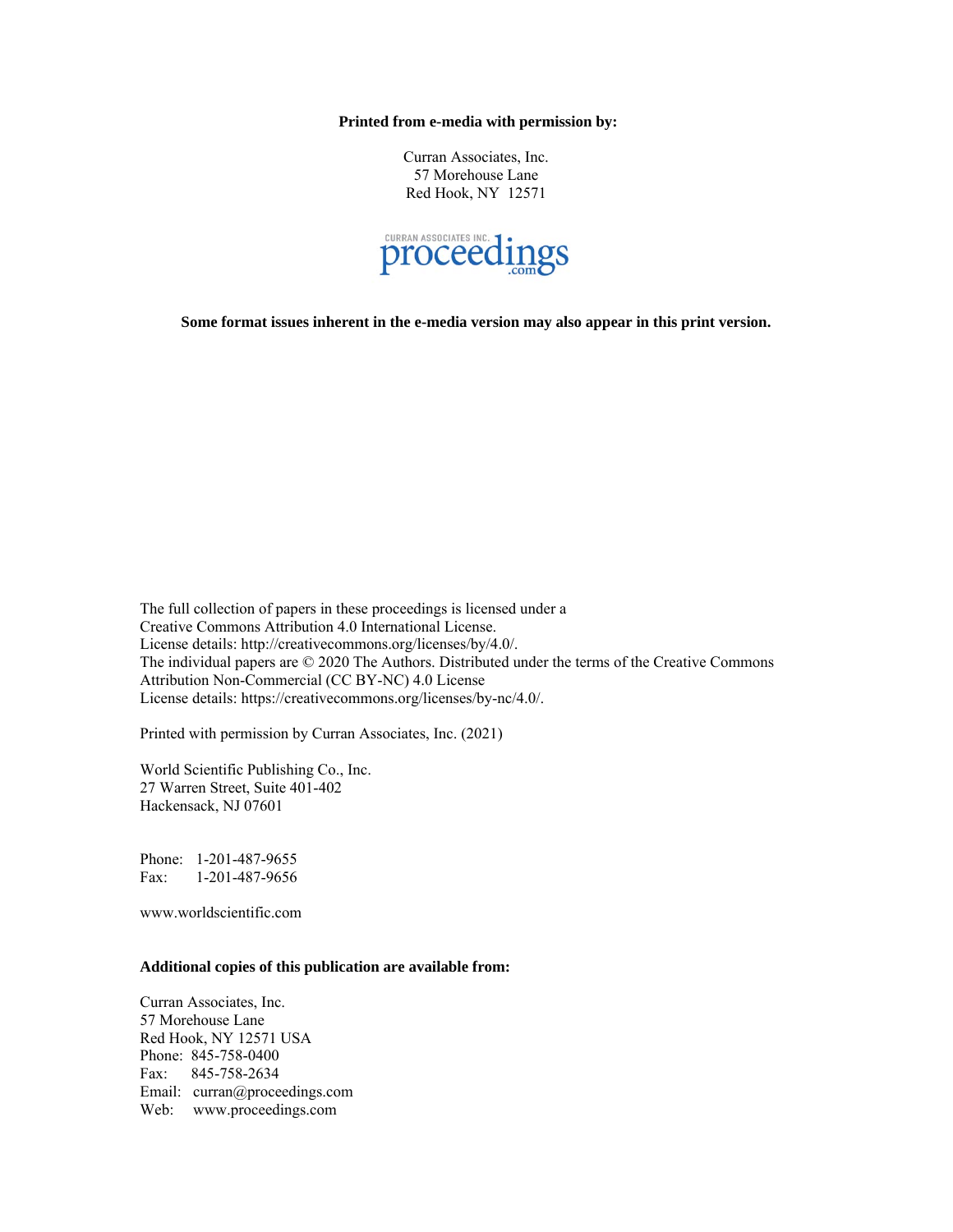## **TABLE OF CONTENTS**

| R. Daneshjou, L. Kidzinski, O. Afanasiev, J.H. Chen                                                                                                                 |  |
|---------------------------------------------------------------------------------------------------------------------------------------------------------------------|--|
| GENOME GERRYMANDERING: OPTIMAL DIVISION OF THE GENOME INTO REGIONS<br>A. Young, J. Chmura, Y. Park, Q. Morris, G. Atwal                                             |  |
| PREDICTING LONGITUDINAL OUTCOMES OF ALZHEIMER'S DISEASE VIA A TENSOR-<br>L. Brand, K. Nichols, H. Wang, H. Huang, L. Shen                                           |  |
| ROBUSTLY EXTRACTING MEDICAL KNOWLEDGE FROM EHRS: A CASE STUDY OF<br>I.Y. Chen, M. Agrawal, S. Horng, D. Sontag                                                      |  |
| INCREASING CLINICAL TRIAL ACCRUAL VIA AUTOMATED MATCHING OF<br>J.W. Chen, C.A. Kunder, N. Bui, J.L. Zehnder, H.A. Costa, H. Stehr                                   |  |
| ADDRESSING THE CREDIT ASSIGNMENT PROBLEM IN TREATMENT OUTCOME<br>S. Harati, A. Crowell, H. Mayberg, S. Nemati                                                       |  |
| MULTICLASS DISEASE CLASSIFICATION FROM MICROBIAL WHOLE-COMMUNITY<br>S. Khan, L. Kelly                                                                               |  |
| LITGEN: GENETIC LITERATURE RECOMMENDATION GUIDED BY HUMAN<br>A. Nie, A.L. Pineda, M.W. Wright, H. Wand, B. Wulf, H.A. Costa, R.Y. Patel, C.D.<br>Bustamante, J. Zou |  |
| FROM GENOME TO PHENOME: PREDICTING MULTIPLE CANCER PHENOTYPES<br>BASED ON SOMATIC GENOMIC ALTERATIONS VIA THE GENOMIC IMPACT<br>Y. Tao, C. Cai, W.W. Cohen, X. Lu   |  |
| AUTOMATED PHENOTYPING OF PATIENTS WITH NON-ALCOHOLIC FATTY LIVER<br>M. Vandromme, T. Jun, P. Perumalswami, J.T. Dudley, A. Branch, L. Li                            |  |
| MONITORING ICU MORTALITY RISK WITH A LONG SHORT-TERM MEMORY<br>K. Yu, M. Zhang, T. Cui, M. Hauskrecht                                                               |  |
| MULTILEVEL SELF-ATTENTION MODEL AND ITS USE ON MEDICAL RISK<br>X. Zeng, Y. Feng, S. Moosavinasab, D. Lin, S. Lin, C. Liu                                            |  |
| <b>IDENTIFYING TRANSITIONAL HIGH COST USERS FROM UNSTRUCTURED PATIENT</b><br>H. Zhang, E. Candido, A.S. Wilton, R. Duchen, L. Jaakkimainen, W. Wodchis, Q. Morris   |  |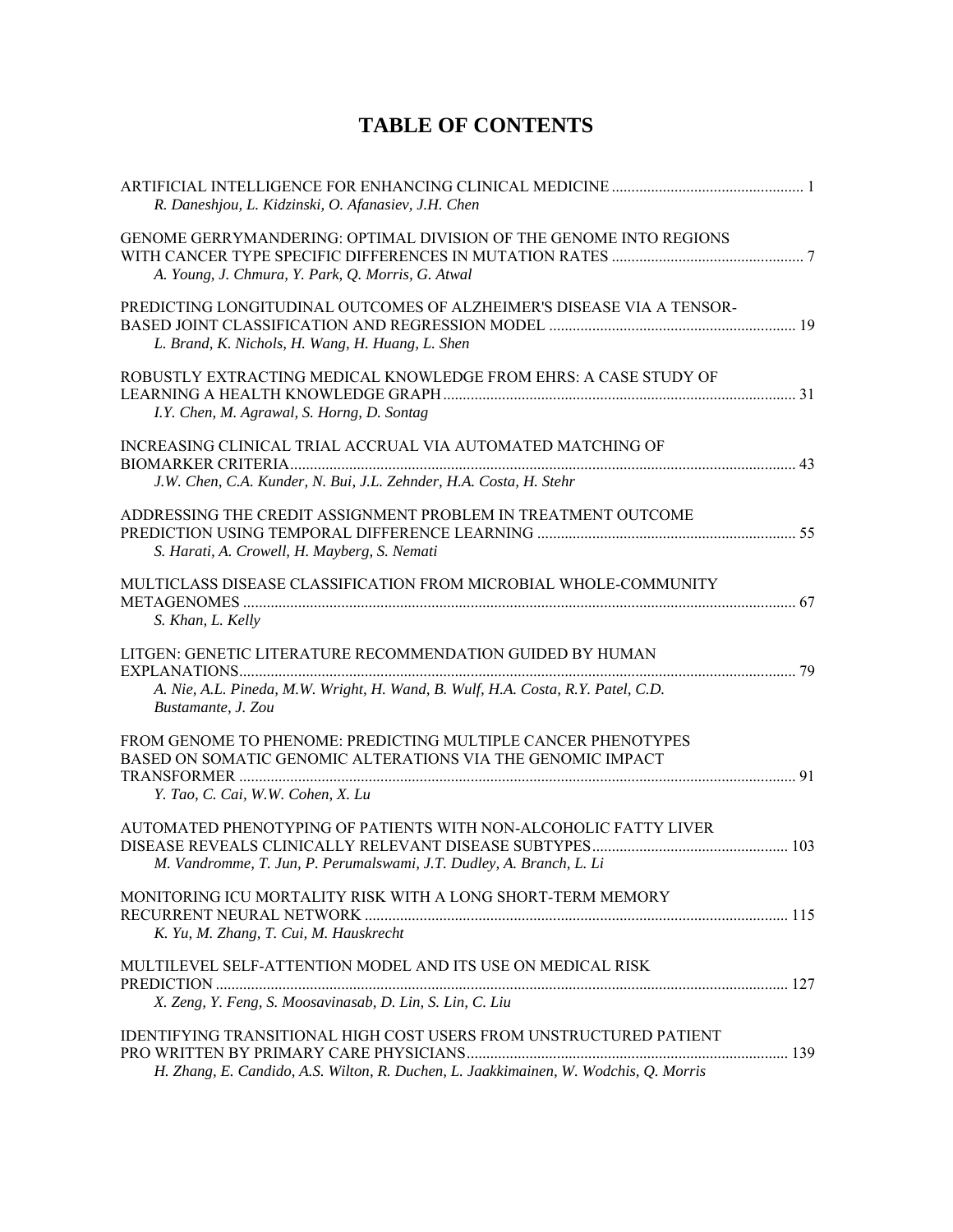| OBTAINING DUAL-ENERGY COMPUTED TOMOGRAPHY (CT) INFORMATION FROM A<br>SINGLE-ENERGY CT IMAGE FOR QUANTITATIVE IMAGING ANALYSIS OF LIVING<br>W. Zhao, T. Lv, R. Lee, Y. Chen, L. Xing         |  |
|---------------------------------------------------------------------------------------------------------------------------------------------------------------------------------------------|--|
| ON THE IMPORTANCE OF COMPUTATIONAL BIOLOGY AND BIOINFORMATICS TO<br>THE ORIGINS AND RAPID PROGRESSION OF THE INTRINSICALLY DISORDERED<br>L. Kurgan, P. Radivojac, J.L. Sussman, A.K. Dunker |  |
| DISORDERED FUNCTION CONJUNCTION: ON THE IN-SILICO FUNCTION<br>S. Ghadermarzi, A. Katuwawala, C.J. Oldfield, A. Barik, L. Kurgan                                                             |  |
| DE NOVO ENSEMBLE MODELING SUGGESTS THAT AP2-BINDING TO DISORDERED<br>N.S. Jagannathan, C.W.V. Hogue, L. Tucker-Kellogg                                                                      |  |
| MODULATION OF P53 TRANSACTIVATION DOMAIN CONFORMATIONS BY LIGAND<br>X. Liu, J. Chen                                                                                                         |  |
| EXPLORING RELATIONSHIPS BETWEEN THE DENSITY OF CHARGED TRACTS<br>R. Somjee, D.M. Mitrea, R.W. Kriwacki                                                                                      |  |
| M.D.M. Leiserson, T.M. Przytycka, R. Sharan                                                                                                                                                 |  |
| PHYSIGS: PHYLOGENETIC INFERENCE OF MUTATIONAL SIGNATURE DYNAMICS  226<br>S. Christensen, M.D.M. Leiserson, M. El-Kebir                                                                      |  |
| TRACKSIGFREQ: SUBCLONAL RECONSTRUCTIONS BASED ON MUTATION<br>C.F. Harrigan, Y. Rubanova, Q. Morris, A. Selega                                                                               |  |
| IMPACT OF MUTATIONAL SIGNATURES ON MICRORNA AND THEIR RESPONSE<br>E. Stamoulakatou, P. Pinoli, S. Ceri, R.M. Piro                                                                           |  |
| DNA REPAIR FOOTPRINT UNCOVERS CONTRIBUTION OF DNA REPAIR MECHANISM<br>D. Wojtowicz, M.D.M. Leiserson, R. Sharan, T.M. Przytycka                                                             |  |
| ONGOING CHALLENGES AND INNOVATIVE APPROACHES FOR RECOGNIZING<br>S.N. Kobren, B. Beaulieu-Jones, C. Darabos, D. Kim, A. Verma                                                                |  |
| CLINICAL CONCEPT EMBEDDINGS LEARNED FROM MASSIVE SOURCES OF<br>A.L. Beam, B. Kompa, A. Schmaltz, I. Fried, G. Weber, N. Palmer, X. Shi, T. Cai, I.S. Kohane                                 |  |
| ASSESSMENT OF IMPUTATION METHODS FOR MISSING GENE EXPRESSION DATA IN<br>C.A. Bobak, L. McDonnell, M.D. Nemesure, J. Lin, J.E. Hill                                                          |  |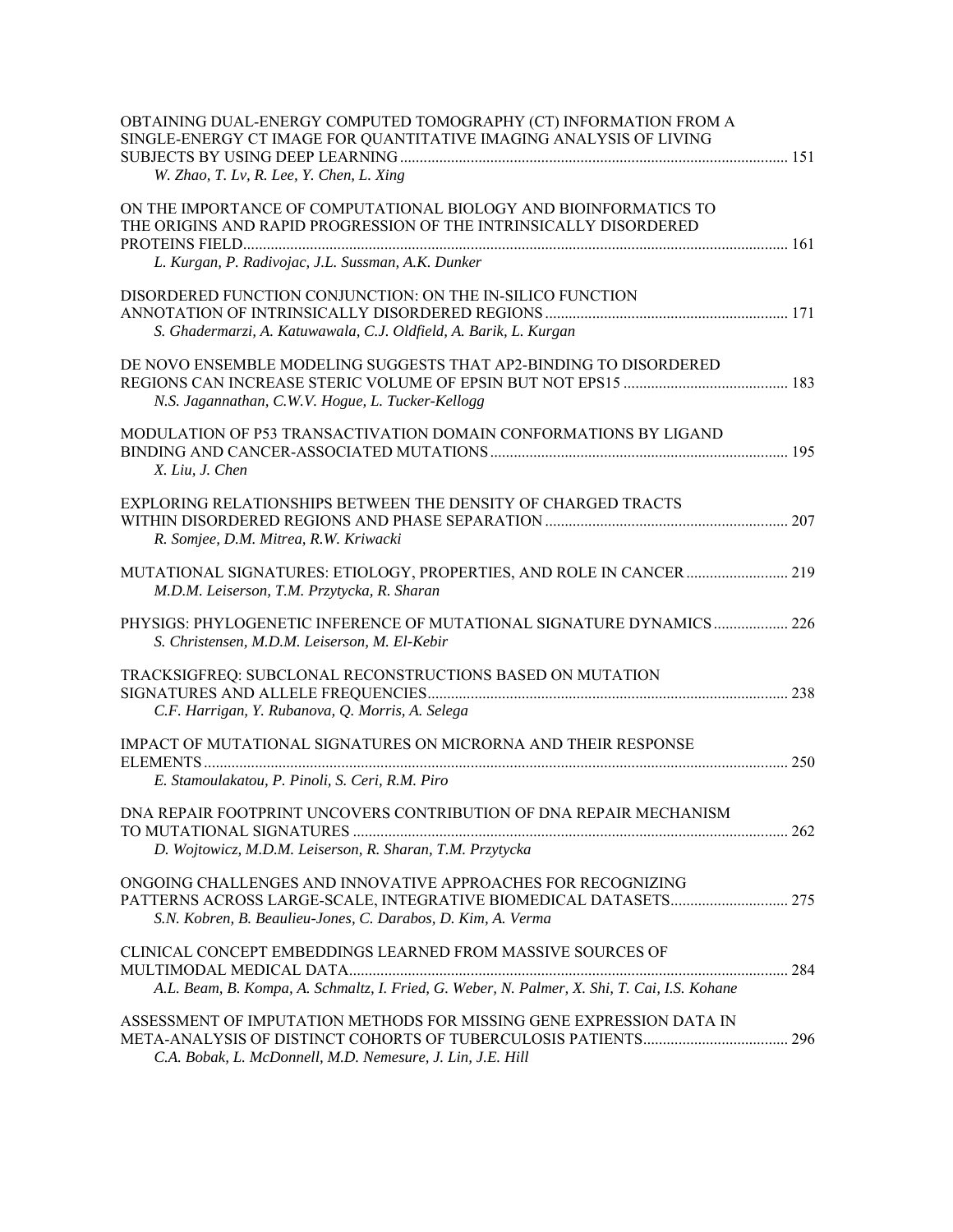| TOWARDS IDENTIFYING DRUG SIDE EFFECTS FROM SOCIAL MEDIA USING ACTIVE<br>S. Burkhardt, J. Siekiera, J. Glodde, M.A. Andrade-Navarro, S. Kramer                                             |  |
|-------------------------------------------------------------------------------------------------------------------------------------------------------------------------------------------|--|
| MICROVASCULAR DYNAMICS FROM 4D MICROSCOPY USING TEMPORAL<br>S. Gur, L. Wolf, L. Golgher, P. Blinder                                                                                       |  |
| USING TRANSCRIPTIONAL SIGNATURES TO FIND CANCER DRIVERS WITH LURE  332<br>D. Haan, R. Tao, V. Friedl, I.N. Anastopoulos, C.K. Wong, A.S. Weinstein, J.M. Stuart                           |  |
| PAGE-NET: INTERPRETABLE AND INTEGRATIVE DEEP LEARNING FOR SURVIVAL<br>J. Hao, S.C. Kosaraju, N.Z. Tsaku, D.H. Song, M. Kang                                                               |  |
| MACHINE LEARNING ALGORITHMS FOR SIMULTANEOUS SUPERVISED DETECTION<br>T.D. Hocking, G. Bourque                                                                                             |  |
| B. Kompa, B. Coker                                                                                                                                                                        |  |
| SCALING STRUCTURAL LEARNING WITH NO-BEARS TO INFER CAUSAL<br>H.C. Lee, M. Danieletto, R. Miotto, S.T. Cherng, J.T. Dudley                                                                 |  |
| PATHFLOWAI: A HIGH-THROUGHPUT WORKFLOW FOR PREPROCESSING, DEEP<br>J.J. Levy, L.A. Salas, B.C. Christensen, A. Sriharan, L.J. Vaickus                                                      |  |
| IMPROVING SURVIVAL PREDICTION USING A NOVEL FEATURE SELECTION AND<br>FEATURE REDUCTION FRAMEWORK BASED ON THE INTEGRATION OF CLINICAL<br>L. Neums, R. Meier, D.C. Koestler, J.A. Thompson |  |
| BAYESIAN SEMI-NONNEGATIVE MATRIX TRI-FACTORIZATION TO IDENTIFY<br>S. Park, N. Kar, J.H. Cheong, T.H. Hwang                                                                                |  |
| GRAPH-BASED INFORMATION DIFFUSION METHOD FOR PRIORITIZING<br>FUNCTIONALLY RELATED GENES IN PROTEIN-PROTEIN INTERACTION NETWORKS 428<br>M. Pham, O. Lichtarge                              |  |
| M. Ramchandran, P. Patil, G. Parmigiani                                                                                                                                                   |  |
| A LITERATURE-BASED KNOWLEDGE GRAPH EMBEDDING METHOD FOR<br>D.N. Sosa, A. Derry, M. Guo, E. Wei, C. Brinton, R.B. Altman                                                                   |  |
| PTR EXPLORER: AN APPROACH TO IDENTIFY AND EXPLORE POST<br>A. Srivastava, M. Sharpnack, K. Huang, P. Mallick, R. Machiraju                                                                 |  |
| TWO-STAGE ML CLASSIFIER FOR IDENTIFYING HOST PROTEIN TARGETS OF THE<br>J.T. Stanley, A.R. Gilchrist, A.C. Stabell, M.A. Allen, S.L. Sawyer, R.D. Dowell                                   |  |
|                                                                                                                                                                                           |  |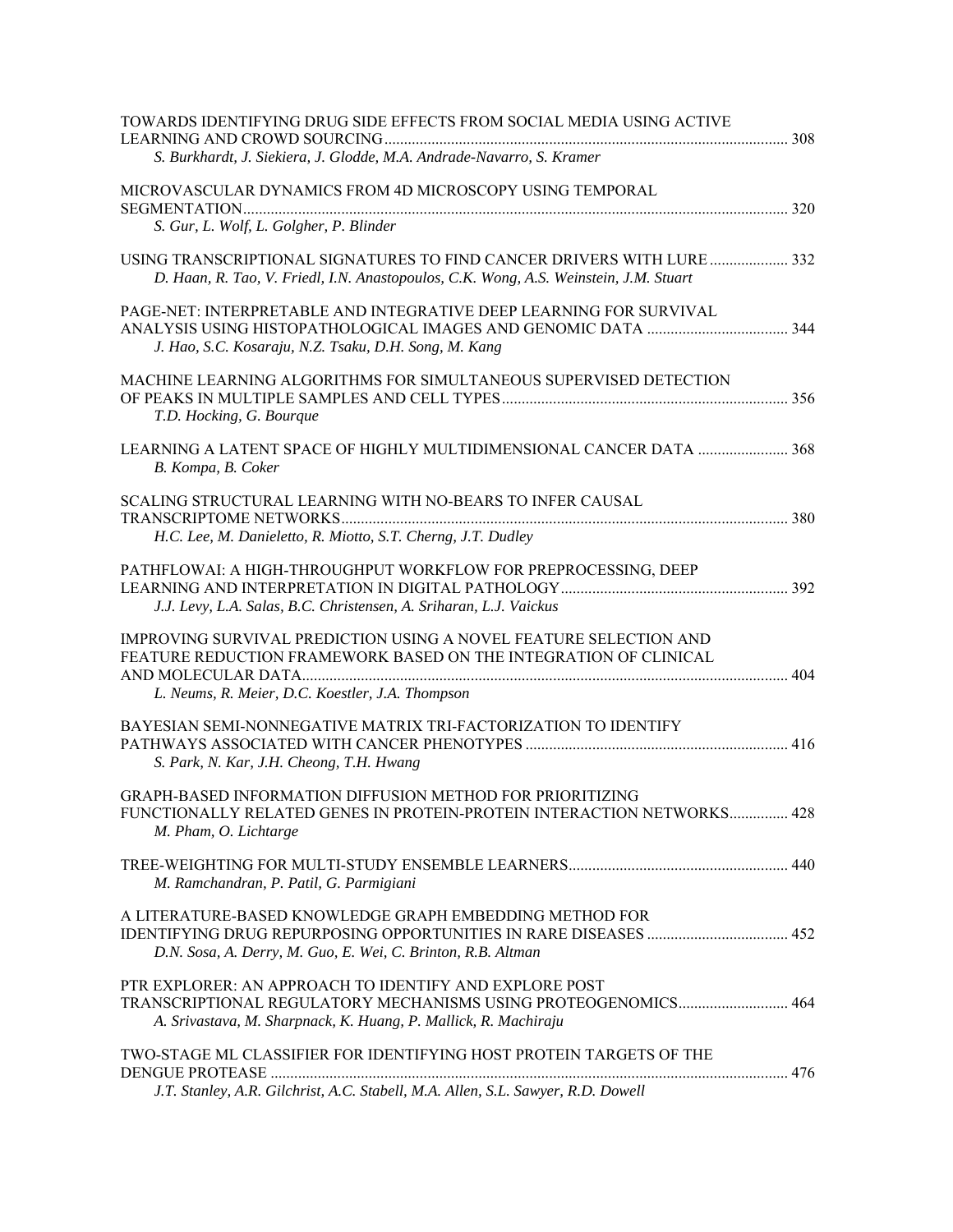| NETWORK REPRESENTATION OF LARGE-SCALE HETEROGENEOUS RNA SEQUENCES<br>WITH INTEGRATION OF DIVERSE MULTI-OMICS, INTERACTIONS, AND                                       |  |
|-----------------------------------------------------------------------------------------------------------------------------------------------------------------------|--|
| N. Tran, J. Gao                                                                                                                                                       |  |
| ENHANCING MODEL INTERPRETABILITY AND ACCURACY FOR DISEASE<br>PROGRESSION PREDICTION VIA PHENOTYPE-BASED PATIENT SIMILARITY                                            |  |
| Y. Wang, T. Wu, G. Wang                                                                                                                                               |  |
| HADOOP AND PYSPARK FOR REPRODUCIBILITY AND SCALABILITY OF GENOMIC                                                                                                     |  |
| N.R. Wheeler, P. Benchek, B.W. Kunkle, K.L. Hamilton-Nelson, M. Warfe, J.R. Fondran, J.L.<br>Haines, W.S. Bush                                                        |  |
| <b>CERENKOV3: CLUSTERING AND MOLECULAR NETWORK-DERIVED FEATURES</b><br>IMPROVE COMPUTATIONAL PREDICTION OF FUNCTIONAL NONCODING SNPS  524<br>Y. Yao, S.A. Ramsey      |  |
| PRECISION MEDICINE: ADDRESSING THE CHALLENGES OF SHARING, ANALYSIS,                                                                                                   |  |
| S.E. Brenner, M.L. Bulyk, D.C. Crawford, A.A. Morgan, P. Radivojac, N.P. Tatonetti                                                                                    |  |
| INTEGRATED CANCER SUBTYPING USING HETEROGENEOUS GENOME-SCALE<br>S. Arslanturk, S. Draghici, T. Nguyen                                                                 |  |
| ANOMIGAN: GENERATIVE ADVERSARIAL NETWORKS FOR ANONYMIZING PRIVATE<br>H. Bae, D. Jung, H.S. Choi, S. Yoon                                                              |  |
| FREQUENCY OF CLINVAR PATHOGENIC VARIANTS IN CHRONIC KIDNEY DISEASE<br>PATIENTS SURVEYED FOR RETURN OF RESEARCH RESULTS AT A CLEVELAND                                 |  |
| D.C. Crawford, J. Lin, J.N.C. Bailey, T. Kinzy, J.R. Sedor, J.F. O'Toole, W.S. Bush                                                                                   |  |
| ASSESSMENT OF COVERAGE FOR ENDOGENOUS METABOLITES AND EXOGENOUS<br>CHEMICAL COMPOUNDS USING AN UNTARGETED METABOLOMICS PLATFORM 576<br>S.W. Kong, C. Hernandez-Ferrer |  |
| COVERAGE PROFILE CORRECTION OF SHALLOW-DEPTH CIRCULATING CELL-FREE<br>N.B. Larson, M.C. Larson, J. Na, C.P. Sosa, R. Rowsey                                           |  |
| J. Lever, J.M. Barbarino, L. Gong, R. Huddart, K. Sangkuhl, R. Whaley, M. Whirl-Carrillo,<br>M. Woon, T.E. Klein, R.B. Altman                                         |  |
| NETWORK-BASED MATCHING OF PATIENTS AND TARGETED THERAPIES FOR                                                                                                         |  |
| Q. Liu, M.J. Ha, R. Bhattacharyya, L. Garmire, V. Baladandayuthapani                                                                                                  |  |
| THE POWER OF DYNAMIC SOCIAL NETWORKS TO PREDICT INDIVIDUALS' MENTAL                                                                                                   |  |
| S. Liu, D. Hachen, O. Lizardo, C. Poellabauer, A. Striegel, T. Milenkovic                                                                                             |  |